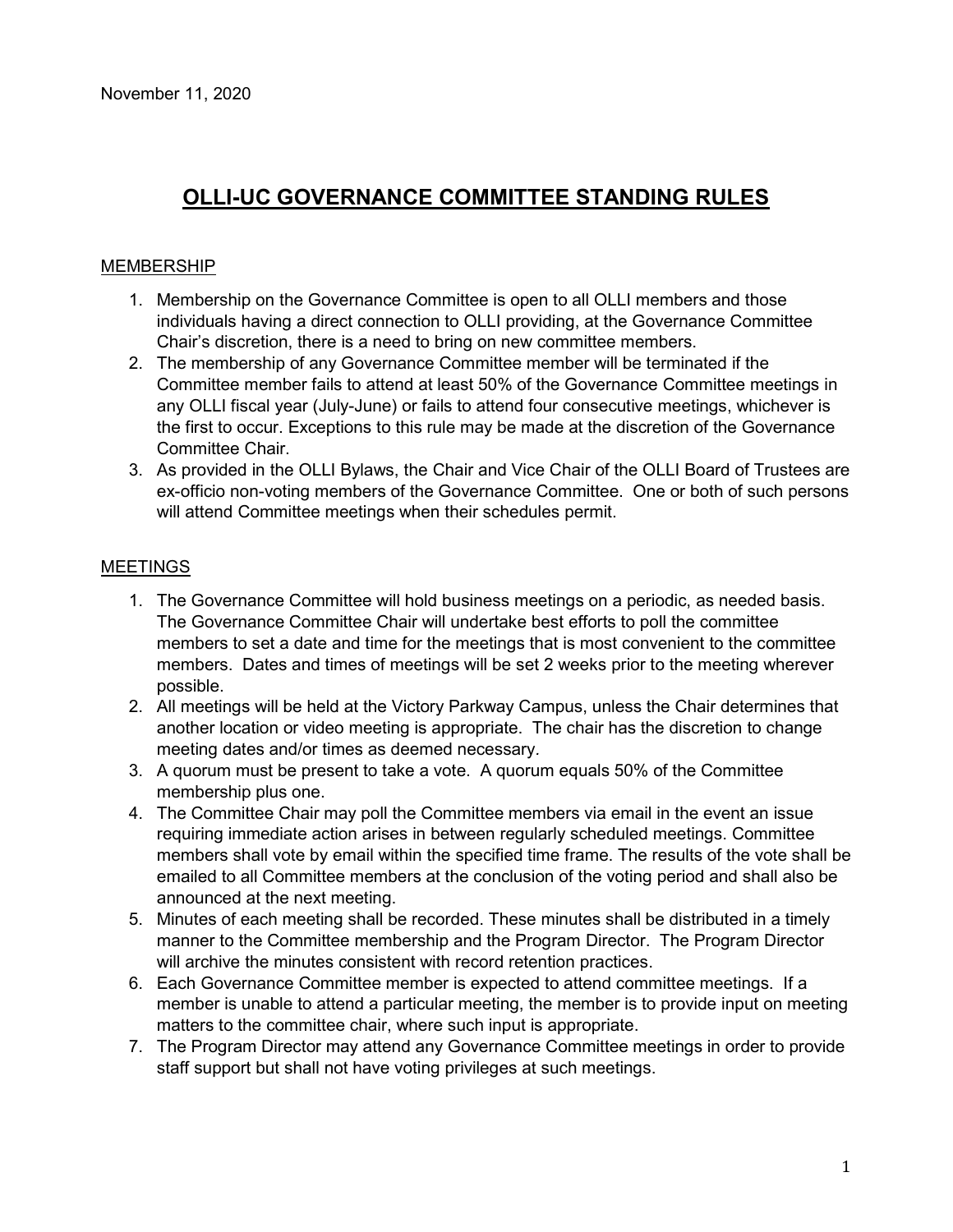#### ROLE OF GOVERNANCE CHAIR

- 1. The Chair of the Board of Trustees will appoint the Governance Committee Chair.
- 2. The term of the Chair is indefinite, subject to the continued approval of the Chair of the Board of Trustees.
- 3. The Chair shall appoint a Committee Vice Chair after consultation with the Board of Directors Chair.
- 4. The Chair will preside at all meetings of the Governance Committee and serve on the Board of Trustees and the Executive Committee.
- 5. The Chair will be responsible for setting the agenda for meetings, with such agenda sent out to committee members before the meeting. Where the upcoming meeting will include discussion of candidates for awards or Board positions, the Chair shall prepare a summary document of all candidates and circulate that document before the meeting.
- 6. The Chair shall submit a slate of Board of Trustee candidates and recommended Chair and Vice Chair to the Board of Trustees by the April Board of Trustees Meeting.
- 7. In January or February of each year, the Chair will contact those Board members whose first term will expire on June  $30<sup>th</sup>$  of the year to determine if they are interested in serving a second term.
- 8. After the Board vote in May on incoming Board members, the Chair will contact all nominees not chosen to inform them of the outcome of the vote.
- 9. When ad hoc committees are warranted to work on specific projects, the Chair shall appoint committee members to such committees.
- 10. As needed, the Chair shall locate new OLLI members to work on the committee and ensure that there is proper rotation of committee membership.
- 11. Recognizing the benefits to OLLI of rotation of leadership positions in the organization, it is anticipated that the Chair will undertake to locate a successor and recommend any such person to the Chair of the Board of Trustees.
- 12. The Chair will work closely with the Program Director to facilitate the role of the Governance Committee, including requesting that the Director solicit nominations for awards and Board positions from the OLLI membership approximately 3 months before the nominations are due to be presented to the OLLI Board.
- 13. Where needed, the Chair may delegate any of the above duties to a member of the Committee.

### ROLE OF THE COMMITTEE AS A WHOLE

As provided in the OLLI bylaws, the Governance Committee is charged with various duties, including, but not limited to, reviewing the bylaws, making recommendations to the Board of 1) award recipients, 2) future Board members and 3) the positions of Chair and Vice Chair of the Board.

- 1. Review of OLLI bylaws
	- a. The OLLI bylaws shall be reviewed on a periodic, as needed, basis, but no less frequently than every 3 years.
	- b. The committee shall present to the Board any recommended changes to the Bylaws for Board approval. Upon Board approval, the Program Director will send the new bylaws forward for approval by the appropriate University of Cincinnati officials.
- 2. Recommendations on Award Recipients Members of the Committee shall keep confidential all discussions of potential award nominees. The members shall also keep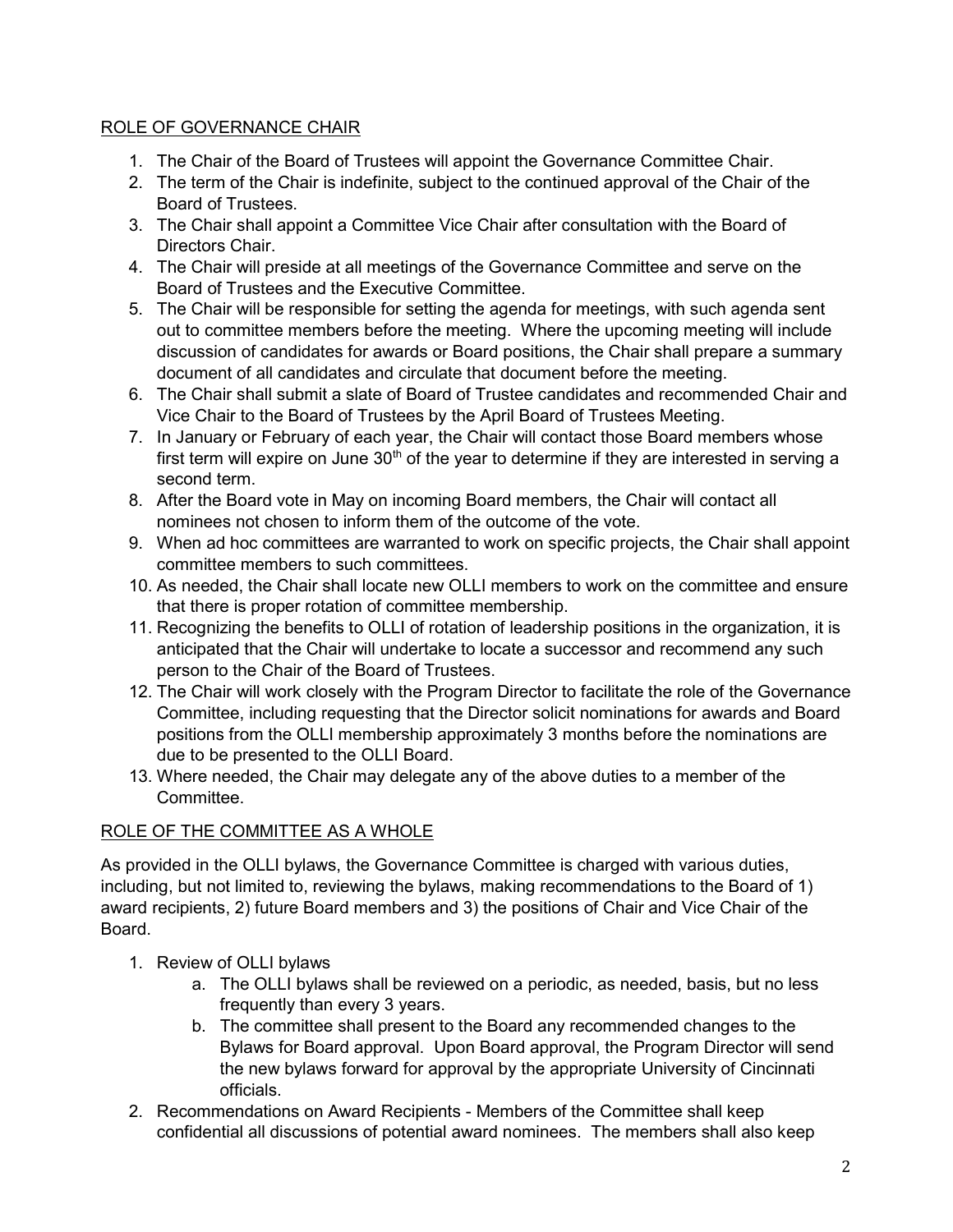confidential the names of all persons the Committee recommends to the OLLI Board as award recipients, understanding that the OLLI Board is charged with making the final decision of all award recipients.

- a. Aaron Levine Award (reference Addendum I) As established, the Aaron Levine Award is bestowed upon an individual whom the OLLI Board designates as having given an extraordinary degree of support to OLLI (or predecessor organizations) at the University of Cincinnati. Under current OLLI practices, the Aaron Levine award is bestowed at the holiday lunch in December.
	- 1. In September or October of each year, the committee shall review the nominations made of all persons for the award. Such nominations may come from the OLLI membership, the Program Director or members of the Governance Committee.
	- 2. After such review, the committee members will vote on what person (or persons) the Governance Committee, as a whole will send forward to the OLLI Board as a recommended award recipient. The award need not be given on an annual basis.
	- 3. The Governance Committee recommendation of award recipients shall be made to the Board no later than the regular November Board meeting.
- b. Unsung Hero Award (reference Addendum II) As established, the Unsung Hero award is bestowed upon an exceptional OLLI volunteer who works tirelessly—often behind the scenes or without official recognition. Under current OLLI practices, the Unsung Hero award is bestowed at the spring lunch, usually held in June.
	- 1. In February or March of each year, the committee shall review the nominations made of all persons for the award. Such nominations may come from the OLLI membership, the Program Director or members of the Governance Committee.
	- 2. After such review, the committee members will vote on what person or persons the Governance Committee as a whole will send forward to the OLLI Board as recommended award recipients. There is no requirement that the award be bestowed every year.
	- 3. The Governance Committee recommendation of award recipients shall be made to the Board no later than the regular April Board meeting.
- c. Steve Appel Moderator Award (reference Addendum III) As established, the Steve Appel Moderator award is bestowed upon an exceptional moderator – one who goes far beyond the normal duties of a moderator. Under current OLLI practices, this award is bestowed at the back-to-school lunch, usually held in September.
	- 1. In June or July of each year, the committee shall review the nominations made of all persons for the award. Such nominations may come from the OLLI membership, the Program Director or members of the Governance Committee. In the review process, the committee may consider evaluations made of the moderator by student participants as well as any other pertinent information.
	- 2. After such review, the committee members will vote on what person or persons the Governance Committee as a whole will send forward to the OLLI Board as recommended award recipients. There is no requirement that the award be bestowed every year.
	- 3. The Governance Committee recommendation of award recipients shall be made to the Board no later than the regular August Board meeting.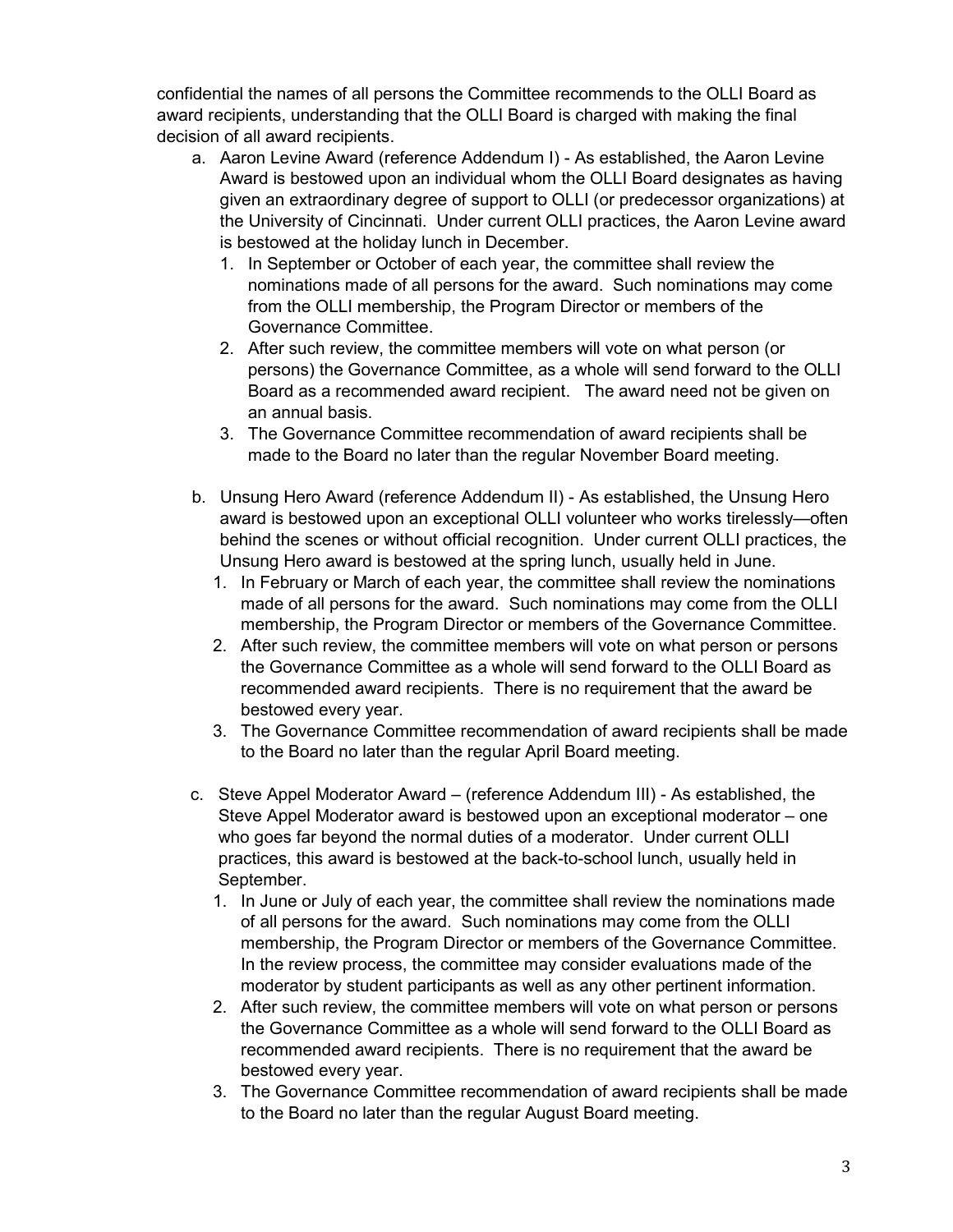- 3. Recommendations of future Board of Trustees Members (reference Addendum IV)
	- a. All members of the committee should be on the lookout for potential new Board members, taking into consideration, traits such as a demonstrated commitment to OLLI, particular areas of expertise or similar needs of the Board on both a short and long term basis (including leadership), diversity of membership and the overall best interests of the OLLI membership.
	- b. In February or March of each year, the committee shall review the nominations of all persons interested in serving on the Board. Such nominations may come from the OLLI membership, the chairs of committees who serve on the OLLI Executive Committee, the Program Director or members of the Governance Committee.
	- c. In reviewing nominations, the committee will consider the skills of the outgoing Board members.
	- d. Pursuant to vote, the Committee will create a slate of persons to recommend to the Board as future Board members. Such vote will occur in time for the recommendation to be made at the regular April Board meeting.
	- e. All discussion on candidates for Board positions shall remain confidential. The committee slate on future Board members shall also remain confidential, understanding that the Board may not accept the Committee's recommendations in part or in full, and that the Board vote on incoming Board members will not occur until the regular May meeting of the Board.
- 4. Recommendations on 2<sup>nd</sup> Term service of sitting Board members. At the time new Board members are considered, pursuant to vote, the committee will recommend whether a current Board member should serve a second term.
- 5. Recommendations of Board members to fill positions vacated before term end. Under section VII of the OLLI bylaws, the Board Chair will select the individual to fill out the remaining term of the departing Board member, upon recommendation of the Governance Committee. The Committee will work will the Board Chair to locate a suitable candidate to fill any vacancy.
- 6. Recommendations on the positions of Chair and Vice Chair of the OLLI Board.
	- a. In a year when the position of Chair and Vice Chair terminate on June  $30<sup>th</sup>$ , the committee shall review the nominations of all persons interested in serving in such positions. Such nominations may come from the OLLI membership, the current Board Chair and Vice Chair, the chairs of committees who serve on the OLLI Executive Committee, the Program Director or members of the Governance Committee. Upon vote, the committee will set the slate of nominees for such positions and notify the Board no later than its April regular meeting.
	- b. Should the tenure of a Chair or Vice Chair end before the normal period of expiration, the committee will review any nominations to fill the vacant position and make a recommendation to the Board.
- 7. Other duties
	- a. If a Board member does not attend at least 50% of the Board meetings in an OLLI fiscal year (July-June) or fails to attend 4 meetings in a row, the Governance Committee will consider whether to recommend to the Board that the membership of that person be terminated.
	- b. As appropriate, the Governance committee and/or the Governance Chair shall review any materials or matter at the request of the Board as a whole or the Chair or Vice Chair of the Board.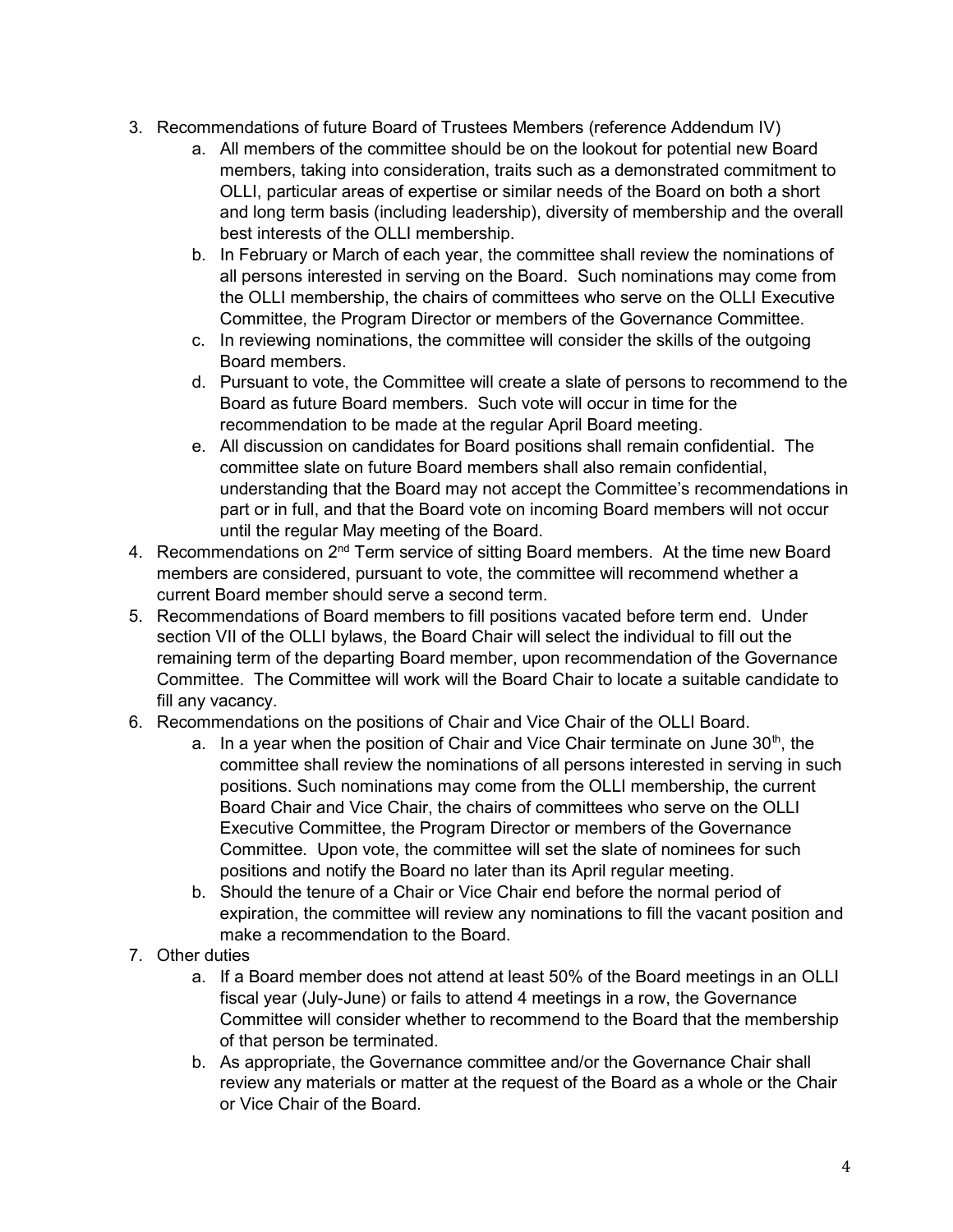### CHANGES TO STANDING RULES

- 1. The Standing Rules may be added to, amended, or rescinded at any business meeting where a quorum is present.
- 2. The change to the Standing Rules will be approved by a majority vote of those attending the meeting when previous notice given of the proposed change has been given to the committee members. Without previous notice, a 2/3rds majority vote of the attending members will be required for approval.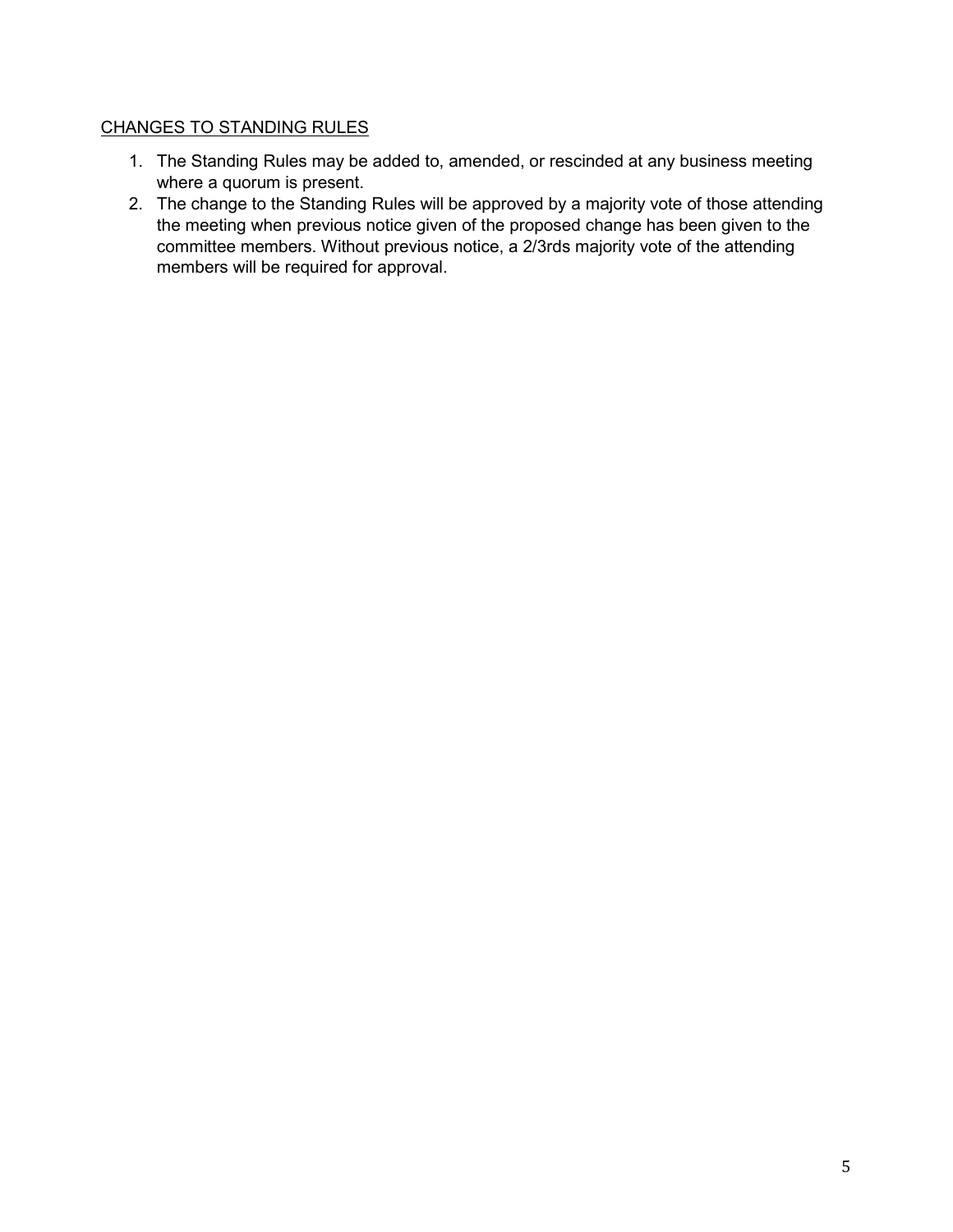## ADDENDUM I – LEVINE AWARD SELECTION PROCESS

- 1. The Governance Committee (GC) shall request that the OLLI Program Director solicit, via the OLLI Newsletter or other means, nominations for the Levine Award.
- 2. Nominations may be submitted by OLLI members, present and past.
- 3. All nominations shall be in writing and provide an explanation for the nomination in accordance with established criteria for the Levine Award.
- 4. More than one nomination per submitter is allowable.
- 5. The nominations are to be submitted to the OLLI GC Chairperson and shall be received no later than mid-month October of the Award year.
- 6. The OLLI GC shall meet in the last two weeks of October to review and discuss nominations.
- 7. Previous year's written nominations shall be eligible for consideration by the OLLI GC.
- 8. The Levine Award may be recommended for one, more than one, or no recipients in a calendar year.
- 9. Active members of the OLLI Board of Trustees (BOT) are not eligible to receive the award while sitting on the BOT.
- 10. OLLI GC's vote for Levine Awardee(s) shall be by simple majority of GC members present at the Levine Award review meeting.
- 11. The GC's recommendation(s) for the Levine Award shall be promptly submitted, with supporting written explanation(s), to OLLI's Program Director for inclusion in the agenda for the BOT meeting in November.
- 12. The OLLI BOT shall review and vote on the GC's recommendation(s) at it November meeting.
- 13. The Levine Awardee(s) shall be notified of their selection by the OLLI BOT Chairperson.
- 14. The Levine Award shall be bestowed in December, traditionally at OLLI's Holiday Luncheon.

October, 2019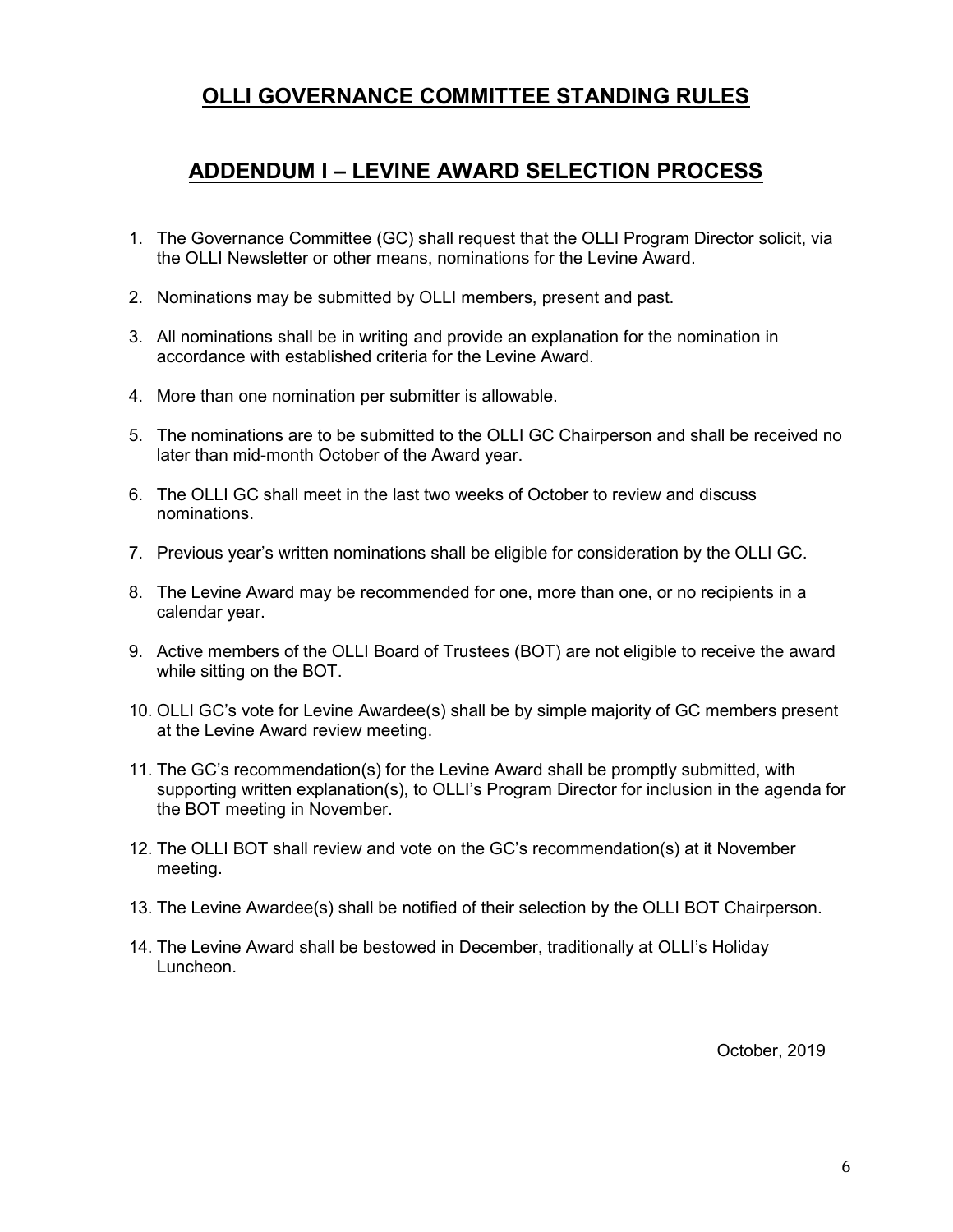## ADDENDUM II – UNSUNG HERO AWARD

#### A. AWARD CRITERIA

- 1. The Unsung Hero Award recipient shall be an individual who has served as an exceptional volunteer that has worked tirelessly and "gone the extra mile" —often behind the scenes or without official recognition -- in support to OLLI and/or its predecessor organizations at the University of Cincinnati.
- 2. The recipient may be an OLLI member, volunteer, moderator, committee member, or  $Ex$ Officio Board of Trustees member.
- 3. The recipient may be someone outside of OLLI who has made significant contributions of his/her time, talent, and/or resources.
- 4. The award may be awarded posthumously.
- 5. The award need not be given on an annual basis.

#### B. SELECTION PROCESS

- 15. The Governance Committee (GC) shall request by early January that the OLLI Program Director solicit, via the OLLI Newsletter or other means, nominations for the Unsung Hero Award.
- 16. Nominations may be submitted by OLLI members, present and past. More than one nomination per submitter is allowable.
- 17. All nominations shall be in writing and provide an explanation for the nomination in accordance with established criteria for the Unsung Hero Award.
- 18. The nominations are to be submitted to the OLLI GC Chairperson and shall be received no later than end of month February of the Award year.
- 19. The GC shall meet in March to review and discuss nominations.
- 20. Previous two years' written nominations shall be eligible for consideration by the OLLI GC.
- 21. The Unsung Hero Award may be recommended for one, more than one, or no recipients in a calendar year.
- 22. Voting members of the OLLI Board of Trustees (BOT) are not eligible to receive the award while sitting on the BOT. Ex Officio BOT members shall be eligible to receive the award.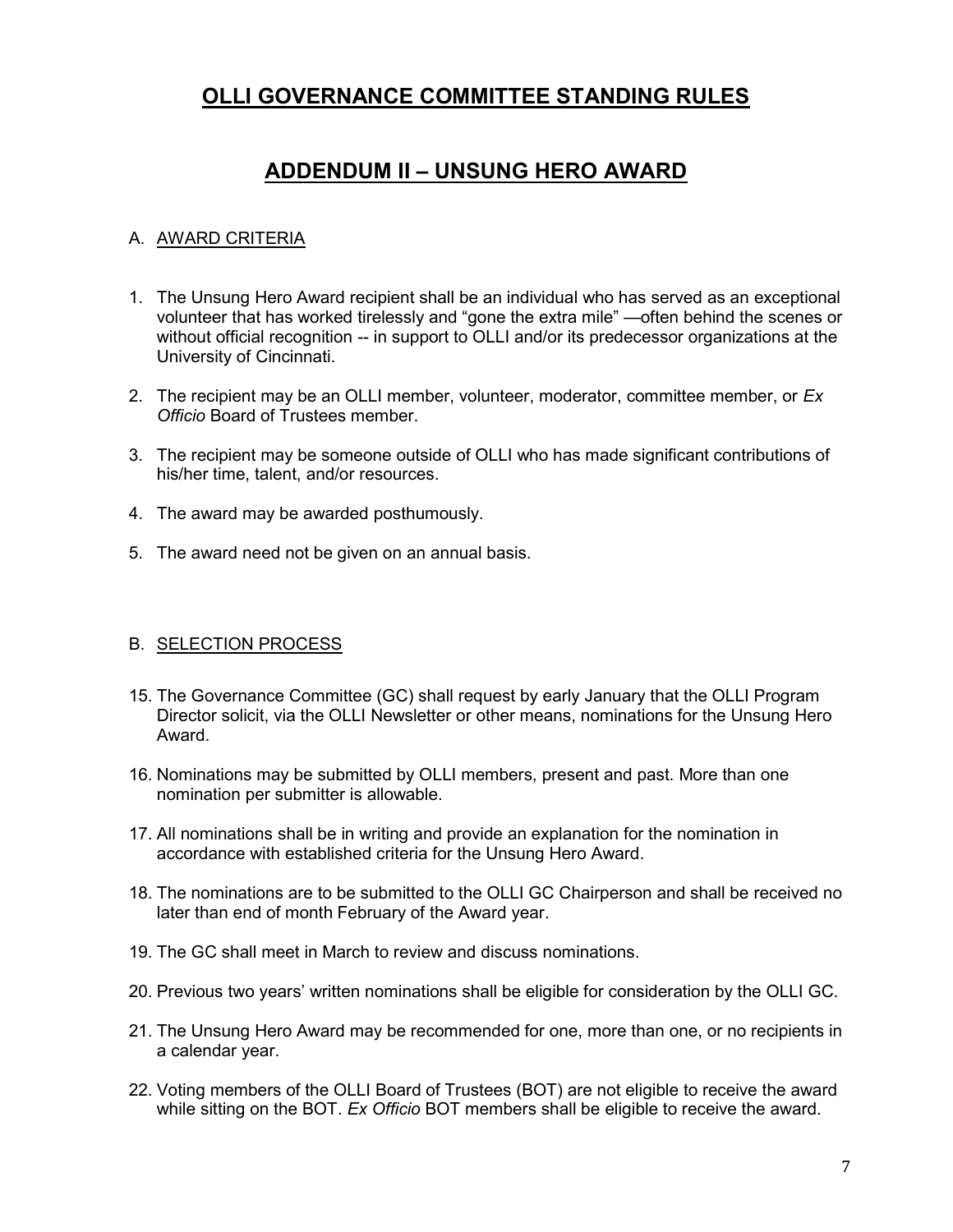- 23. OLLI GC's vote for Unsung Hero Awardee(s) shall be by simple majority of GC members present at the Unsung Hero Award review meeting.
- 24. The GC's recommendation(s) for the Unsung Hero Award shall be promptly submitted, with supporting written explanation(s), to OLLI's Program Director for inclusion in the agenda for the BOT meeting in April.
- 25. The OLLI BOT shall review and vote on the GC's recommendation(s) at its April meeting.
- 26. The Unsung Hero Awardee(s) shall be notified of their selection by the OLLI BOT Chairperson.
- 27. The Unsung Hero Award shall be bestowed at OLLI's Spring Luncheon, traditionally in May.

January 30, 2020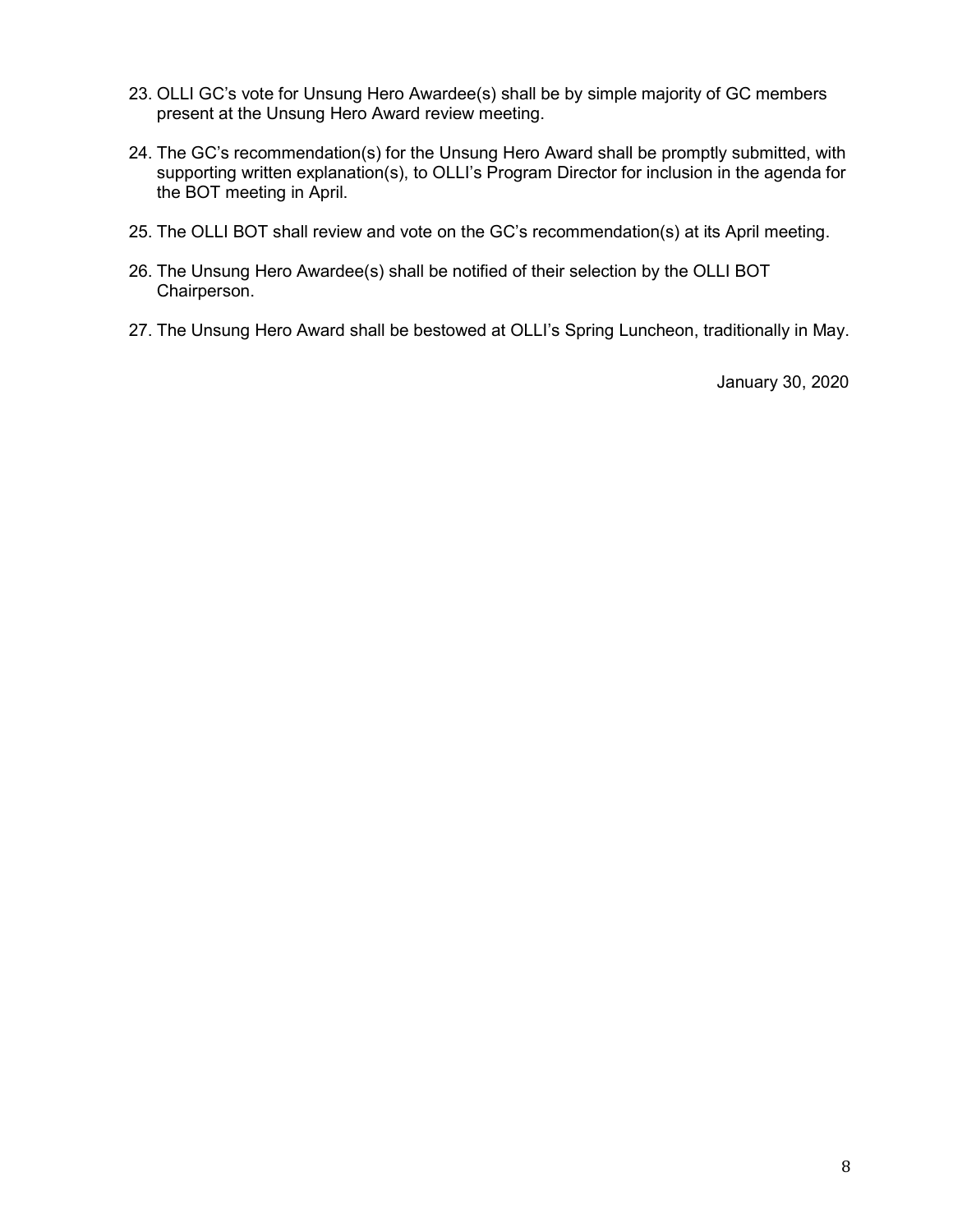# ADDENDUM III – STEPHEN APPEL MODERATOR AWARD

### A. AWARD CRITERIA

1. The Stephen Appel Moderator award is to recognize those moderators who have provided OLLI UC and its members extraordinary service – service above and beyond the high caliber provided by moderators in general.

2. To be considered, a person must be a moderator of multi-week classes. Those who make only single occurrence presentations are not eligible.

3. The attributes for nomination may include, but are not limited to:

• At the first class of the session (or before) provides the class participants with a synopsis (in agenda form or otherwise) of what will be covered in the overall session.

• Is well prepared for each individual class, using visual aids or handouts as appropriate relative to the class size and subject matter. Guards carefully to ensure copyright laws are followed.

• Is a subject matter expert or has learned the subject sufficiently to transfer knowledge to the class participants and answer questions that may arise.

• Where applicable, provides guidance to the class on available resources for the topic to aid any interest in further self-study.

• Engages all class participants but does not allow one or more students to dominate the class. Is always respectful of class participants and others.

• Keeps class discussion on subject/point.

• Provides an excellent and fresh or innovative approach to the subject so as to engage class participants.

- Makes classes fun and interesting invoking humor as appropriate but not sarcasm.
- Displays a positive and professional image and message.
- Is a role model for other current or potential moderators.

• Encourages ongoing feedback from class participants as well as from the OLLI course evaluation forms.

• Displays enthusiasm for OLLI in general , thereby encouraging class participants to be active in OLLI activities, be it through taking other classes, volunteering in some capacity, becoming a presenter or moderator, etc.

4. The award need not be given on an annual basis.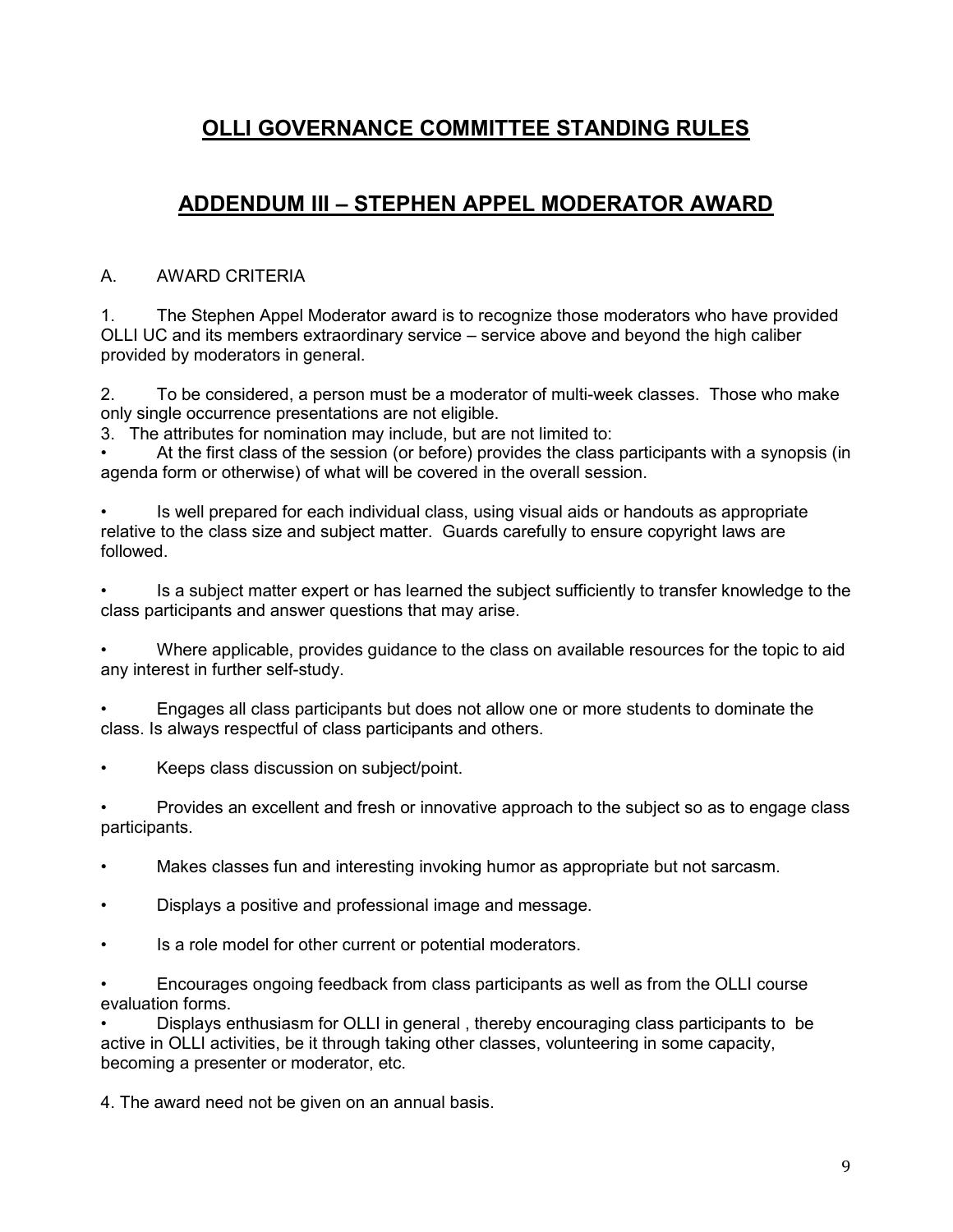5. The award may be awarded posthumously.

#### B. SELECTION PROCESS

1. The Governance Committee (GC) shall request by early April that the OLLI Program Director solicit, via the OLLI Newsletter or other means, nominations for the Appel Award.

2. Nominations may be submitted by OLLI members, present and past. More than one nomination per submitter is allowable.

3. All nominations shall be in writing and provide an explanation for the nomination in accordance with established criteria for the Appel Award.

4. The nominations are to be submitted to the OLLI GC Chairperson and shall be received no later than mid-month June of the Award year.

5. The OLLI GC shall meet in July to review and discuss nominations.

6. Previous years' written nominations shall be eligible for consideration by the OLLI GC.

7. The Appel Award may be recommended for one, more than one, or no recipients in a calendar year.

8. Voting members of the OLLI Board of Trustees (BOT) are not eligible to receive the award while sitting on the BOT. Ex Officio BOT members shall be eligible to receive the award.

9. OLLI GC's vote for Appel Awardee(s) shall be by simple majority of GC members present at the Appel Award review meeting.

10. The Chair or Vice Chair (or delegate) of the Curriculum Committee will be asked to attend the Appel Award review meeting for input on nominees. The CC delegate will not have a vote on the recommendation.

11. The GC's recommendation(s) for the Appel Award shall be promptly submitted by end of month July, with supporting written explanation(s), to OLLI's Program Director for inclusion in the agenda for the BOT meeting in August.

12. The OLLI BOT shall review and vote on the GC's recommendation(s) at its August meeting.

13. The Appel Awardee(s) shall be notified of their selection by the OLLI BOT Chairperson.

14. The Appel Award shall be bestowed in September, traditionally at OLLI's Back-to-School Luncheon.

October 2020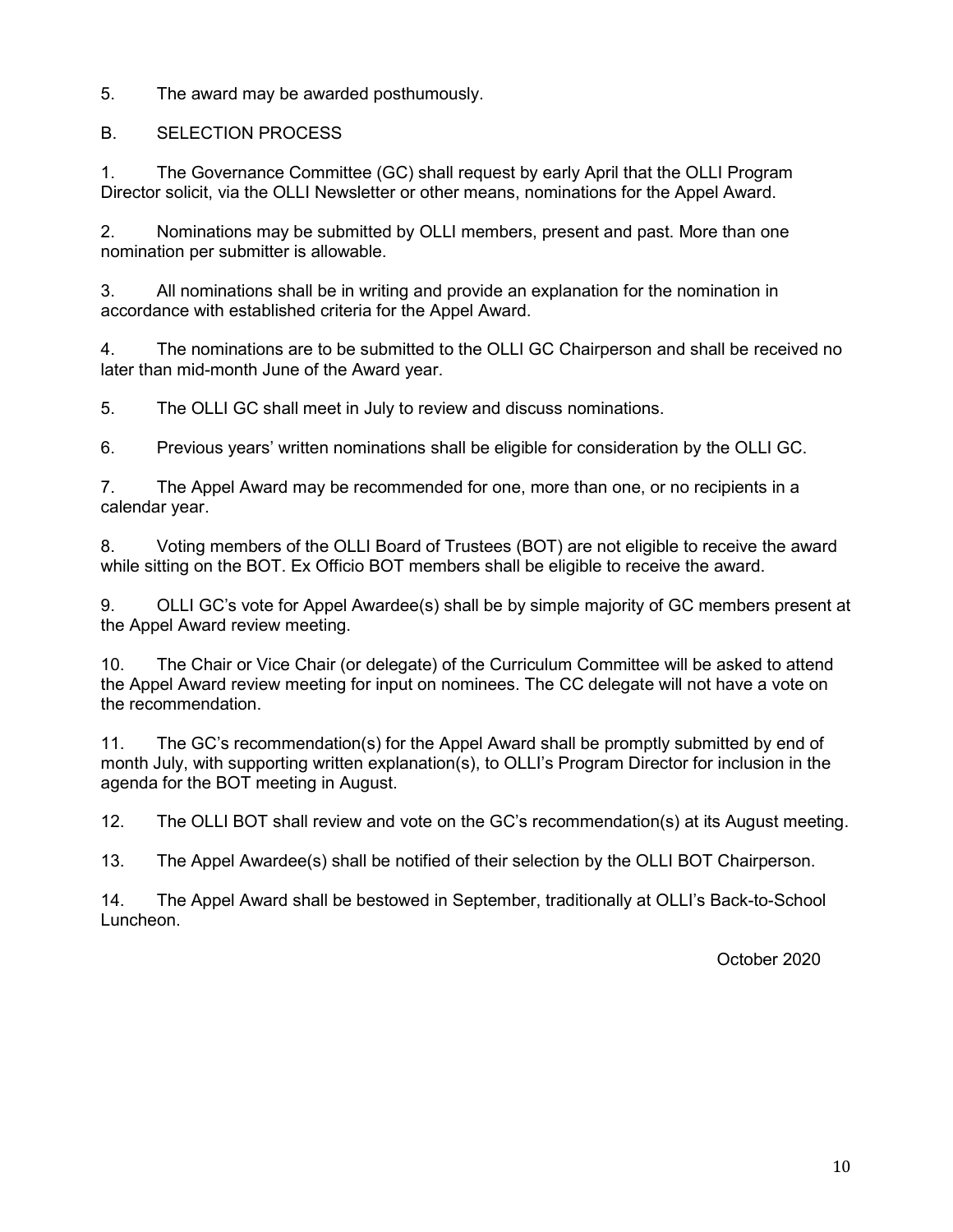# ADDENDUM IV – BOARD OF TRUSTEES NEW MEMBERS

A. MEMBERSHIP: The Board is composed of between 15 and 21 members, including a volunteer Chair and Vice-Chair. UC's designated liaison with OLLI, a paid Program Director, and the immediate past Chair are ex-officio members.

B. RESPONSIBILITIES: The Board shall determine and approve policies and all other activities of OLLI that effectuate and enhance the purposes of OLLI and do not conflict with the regulations, mission or policies of UC.

#### C. CRITERIA

1. Membership on the Board may be extended to individuals who are recognized to bring dedication, contributions, and skill sets that can provide direction and policy to OLLI.

2. To be considered, a person must be a Member of OLLI, desirably for three continuous years or more.

3. The attributes for nomination may include, but are not limited to:

- Participation in OLLI as a moderator, volunteer, or ongoing student.
- Membership in an OLLI Standing Committee.

• An educational background that would enhance the Board, and balance the overall talents and skills of the Board.

- Professional experience and skill sets that demonstrate significant participation in contributing to and directing organizations.
- Enhancing the diversity of the Board.

• Timely submission of biographical information on work history, public service, charitable, church and other volunteer organizations, particularly OLLI participation.

- Willingness and ability to attend and contribute to all Board meetings.
- Provide fresh or innovative approaches.

• Display enthusiasm for OLLI in general, thereby encouraging OLLI participants to be active in OLLI activities, be it through taking classes, volunteering in some capacity, becoming a presenter or moderator, etc.